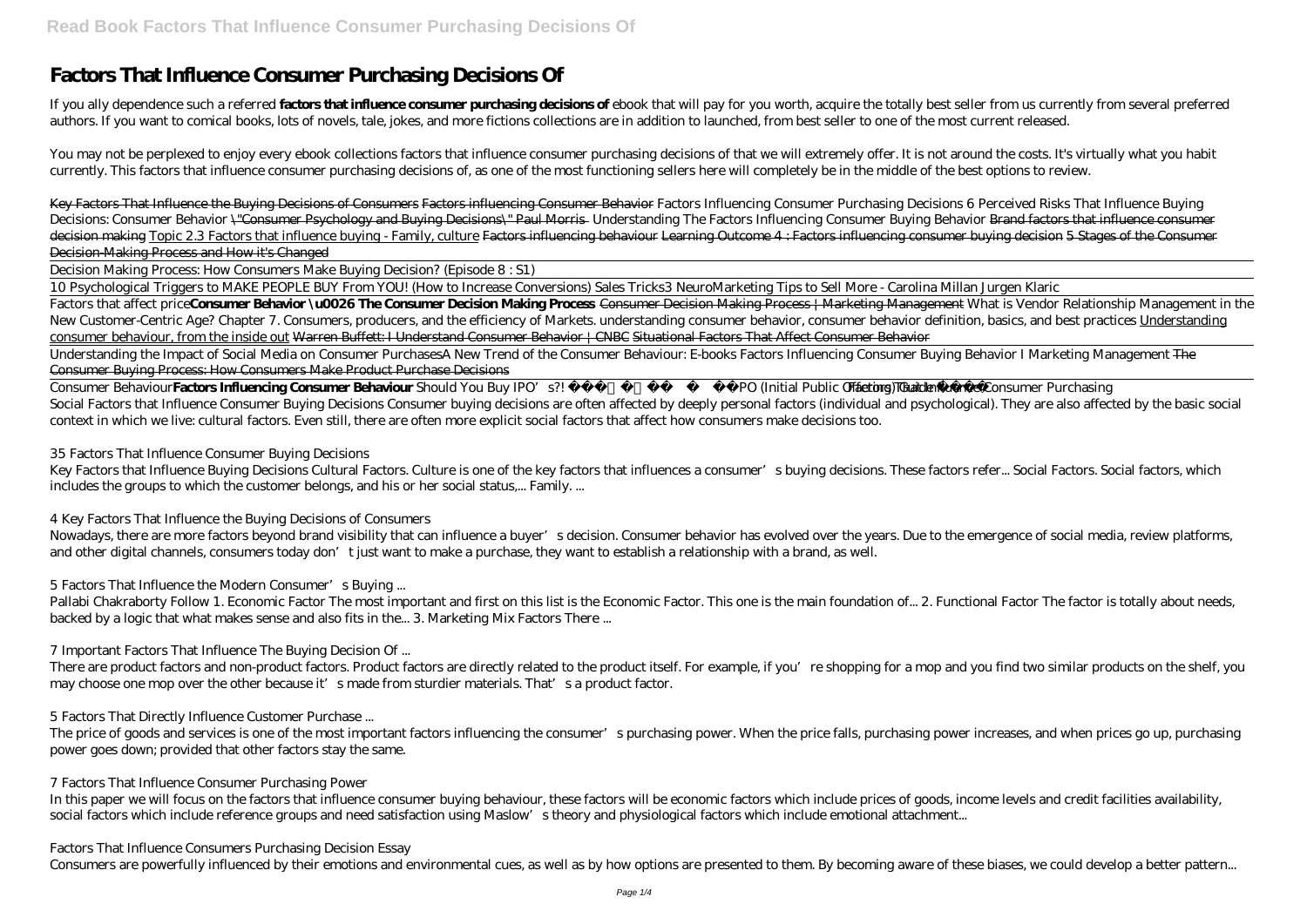#### *10 Factors That Influence Your Purchase Decisions ...*

As we mentioned earlier in the chapter, consumer behavior is influenced by many things, including environmental and marketing factors, the situation, personal and psychological factors, family, and culture. Businesses try to figure out trends so they can reach the people most likely to buy their products in the most cost-effective way possible.

Personal Factors i. Age. Age is a major factor that influences buying behavior. The buying choices of youth differ from that of... ii. Income. Income has the ability to influence the buying behavior of a person. Higher income gives higher purchasing... iii. Occupation. Occupation of a consumer ...

#### *3.1 Factors That Influence Consumers' Buying Behavior ...*

Learning and experience both again play an important role in influencing the consumer's behaviour as it influences their purchase decision. Attitude and beliefs. Attitude is a consumer's favorable and unfavorable emotional condition or emotional feeling, also its tendency of reaction to certain actions and behaviours.

#### *What are the 5 Factors Influencing Consumer Behavior ...*

Usually the factors affecting consumer buying behaviour include psychological, social, cultural and Buying the new home cleaning service involves consumers' research for the best option available...

#### *(PDF) Factors affecting consumer buying behavior*

#### *4 important Factors that Influence Consumer Behaviour*

Social factors, such as family, social roles, social groups and social status also influence consumer buying behavior and the market. Families, workplaces, religions and schools are examples of these types of factors.

Topics: Locating and collecting customer's information Factors that Influences Consumer Behavior Purchasing decisions of organizations The Buying Decision Process: The Five-Stage Model Why, How, Where, and When consumers buy Post-Purchase Behaviors Learning Objectives: By the end of this Unit, you will be able to: 1. Apply marketing research techniques to buyer behavior 2.

Personal Factors Influencing Consumer Behavior Definition: The Personal Factors are the individual factors to the consumers that strongly influences their buying behaviors. These factors vary from person to person that results in a different set of perceptions, attitudes and behavior towards certain goods and services.

#### *What are the Personal Factors Influencing Consumer ...*

Cultural factors affecting consumer buying behaviour: Cultural factors have a significant impact on customer behavior.Culture is the most basic cause of a person's wants and behavior. Growing up, children learn basic values, perception and wants from the family and other important groups.

#### *Factors affecting consumer buying behavior - Factors of ...*

These are: Personal Income Family Income Income Expectations Consumer Credit Liquid Assets of the Consumer Savings

### *What are the Factors Influencing Consumer Behavior ...*

Cultural prohibitions against consuming products such as alcohol or meat, or cultural preferences for styles of clothing, make it easy to understand some buying patterns. Cultural behaviours, such as household size or the role of women in managing households, also influence who buys certain products or in what size. But others are more subtle.

### *How Culture Influences Consumer Purchasing Decisions*

### *What Are the Factors That Influence the Consumer Market ...*

Essay from the year 2010 in the subject Economics - Micro-economics, , language: English, abstract: A company may think that if it can provide the perfect product to the customers, they will buy it. Many customers are brand loyalty therefore sometimes the good products cannot be competing with the good brand. However factors influencing consumer behaviour is not only the product itself but also advertising, which can be one of the most important factors affected purchasing decision. Typically every company realise an essential of advertising as it is shown in the profit and loss statement. Moreover it is noticeable that budget for advertising always high. It is well-known fact that advertising plays an important role in people's daily lives. The advertising is available anywhere both inside and outside home. Recent research suggests that people spend two and a half hours on average watching television (Livingstone and Bovill, 1999 cited Dickinson, 2000). This essay critically analyses and evaluates the major factors that could affect consumer buying behaviour. Nevertheless, I would like to base my overall main points on advertising as the major factors which would makes it a lot easier and I could focus on this scenario and hopefully answer all my questions. Throughout this essay, the term of advertising covers all media for instance television, radio, newspaper, direct mail, yellow pages, magazine, billboards, leaflets and even on film (Perreault and McCarthy 1999, p.450). This essay is divided into three sections. Firstly it will look at what consumer behaviour is, I will analyse and evaluate the major factors. Secondly it will discuss the importance of the advertising, show my understanding and explain why it is important to successful marketing. I will, thirdly, analyse the consumers' attitude and advertising. Finally this review will mention about advertising influences consumers buying food. Also, identify and evaluate key differences between organisational and consumer purchasing and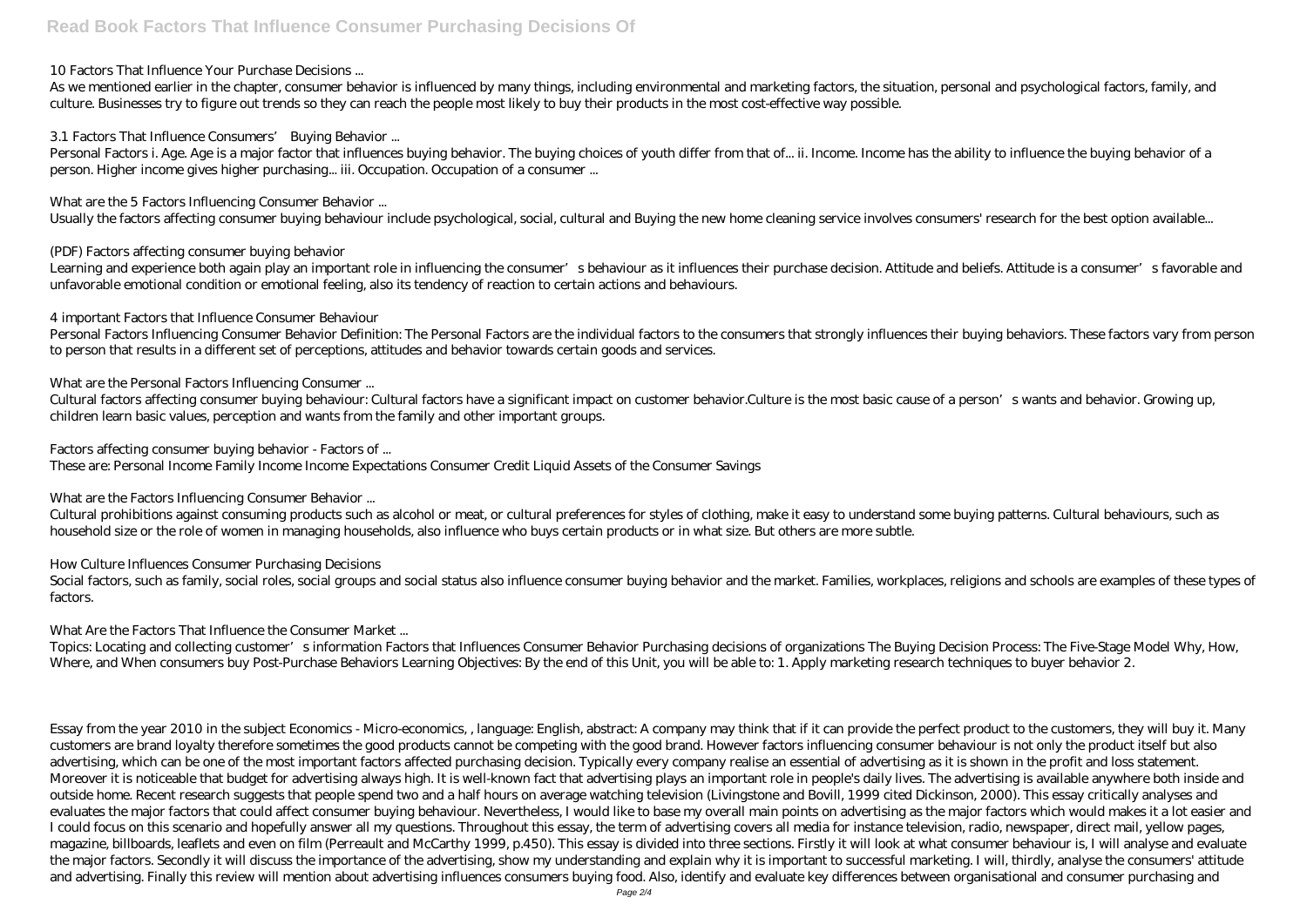discuss their implications for marketers.

The Encyclopedia of Japanese Business and Management is the definitive reference source for the exploration of Japanese business and management. Reflecting the multidisciplinary nature of this field, the Encyclopedia consolidates and contextualises the leading research and knowledge about the Japanese business system and Japanese management thought and practice. It will be welcomed by scholar and student alike as an essential resource for teaching, an invaluable companion to independent study, and a solid starting point for wider exploration.

The broad foundation of this book is laid on the conceptual discussions on consumer theories and applied arguments on shifts in consumer behavior. This book develops knowledge and skills on building market-centric and competition-oriented models. Discussions in the book illustrate strategies for managing competitive market interventions through advanced marketing-mix elements across nine chapters. Various perspectives on innovation and technology for expanding and establishing business in competitive markets are critically reviewed in these chapters. This book examines advanced marketing-mix and several consumer-centric strategies to co-create new businesses in new markets by associating consumers.

To survive in today's competitive and globalized business environment, marketing professionals must look to develop innovative methods of reaching their customers and stakeholders. Examining the relationship between culture and marketing can provide companies with the data they need to expand their reach and increase their profits. Global Branding: Breakthroughs in Research and Practice provides international insights into marketing strategies and techniques employed to create and sustain a globally recognized brand. Highlighting a range of pertinent topics such as brand communication, consumer engagement, and product innovation, this publication is an ideal reference source for business executives, marketing professionals, business managers, academicians, and researchers actively involved in the marketing industry.

Introduction to Business covers the scope and sequence of most introductory business courses. The book provides detailed explanations in the context of core themes such as customer satisfaction, ethics, entrepreneurship, global business, and managing change. Introduction to Business includes hundreds of current business examples from a range of industries and geographic locations, which feature a variety of individuals. The outcome is a balanced approach to the theory and application of business concepts, with attention to the knowledge and skills necessary for student success in this course and beyond.

With changing economic and social environmental conditions and diversified consumer attitudes, national and international competition has increased among retailers. Private label brands have started to follow a dynamic structure in order to adapt themselves to developing environmental conditions. Today, private label products are often mentioned as a mechanism for reaching differentiation in the market and for helping retailers to strengthen consumer loyalty. Improving Marketing Strategies for Private Label Products is a collection of innovative research that examines how some markets are successful and what other markets can do to increase their market share in terms of private label products. It supports in the development of marketing strategies that can help make a private label product more successful. While highlighting topics including e-commerce, national branding, and consumer behavior, this book is ideally designed for marketing professionals, managers, executives, entrepreneurs, business owners, business practitioners, researchers, academicians, and students.

Utility theory views consumer is as a " rational economic man". However, the factors influence consumer behaviors may include these activities, such as need recognition, information search, evaluation of alternatives, the building of purchase intention, the act of purchasing choice, consumption and finally disposal. Hence, it seems that all the consumer's activities in whose purchase processes. They will influence their choice. For example, when the property purchase consumer, he plans to research different kinds of properties information concern price, location, housing areas, room numbers, building facilities and environment facilities. He will find some sample target properties information to make comparison in order to decide to buy which of property is the most suitable to satisfy his living need.However, it is not only one activity for the property purchase buyer in his decision making process. It also include evaluation of alternatives activity when he ensures the accurate property information number in order to evaluate whether which one of all these property choices is the most suitable one. Hence, it explains that property information research and evaluation of alternatives both activities are needed to spend much time for this property buyer. If he does not plan to find one property to live in short time, it is possible that he can spend one month, even more than one month or more than three months time to do the only property information gathering activity. Hence, it seems that time factor is not the main factor to influence the property buyer to do property purchase decision immediately. Otherwise, if the property buyer plans to find one new property to live within one month. Then, time factor is possible one important factor to influence this property purchase choice decision. For example, if he felt that he needs more time to spend to gather information concerns the large house area size and the properties have more than three bathrooms and/or bedrooms properties information. Then, he will be possible not to find any this kinds of all property information. So, it means that all these properties won't be his choice. It is because long time property information gathering activity factor influence.I assume that the property buyer is a economic man and he does not spend much time to do the property information gathering activity. So, this kind of property needs him to spend long time to gather properties information in order to make this kind of properties comparison. Moreover, because he expects to live one new property within one month. So, he only chooses the properties, they have less than three bedrooms and/or bathrooms to gather sample properties information in order to make property purchase decision within one month. Hence, the time variable factor can only influence the property purchaser when he/she needs to make decision to buy one new property to live in the short time. If some kinds of properties choices number has a lot and the property buyer feels to let that he/she must need to spend long time to find the suitable properties number to make evaluation alternatives comparison behavior. Then, the time variable limiting pressure factor will be possible the main factor to influence the property buyer's choice in order to make the most suitable kind of property purchase decision. Hence, it is one case example of how time limiting pressure factor can influence consumer purchase choice decision, such as property purchases market case. The reason explains why the property buyer needs to spend time to do property information gathering. I assume that general property buyer behave rationally in the economic sense. They won't only believe property agent individual property photos advertisement, it concerns where the property location is and facility etc. information on property photos in order to evaluate whether the property price is reasonable to pay.